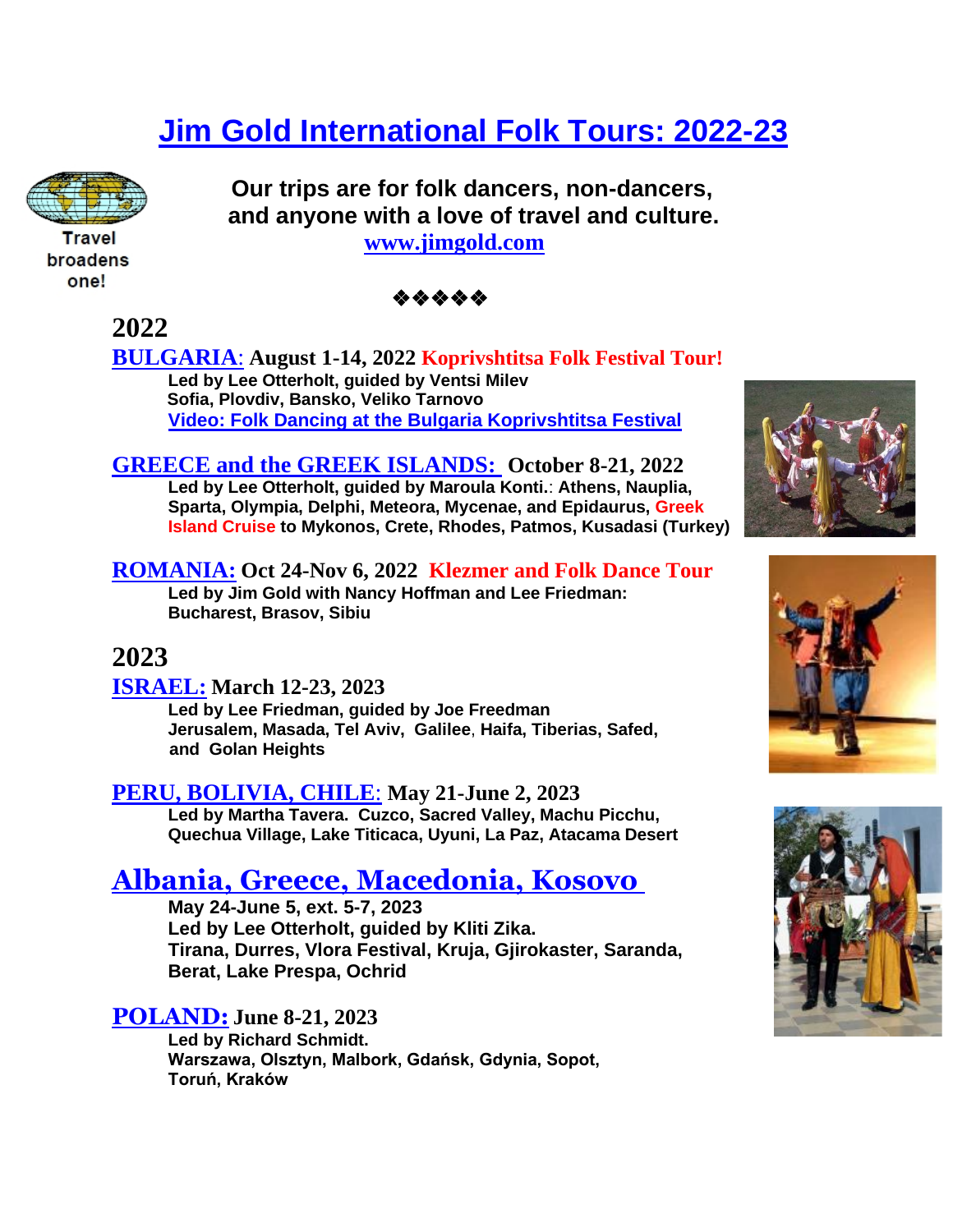## **[Scandinavia:](https://www.jimgold.com/folk-tours-2/norway-denmark-sweden-june-13-27-2023/) Norway, Sweden, Denmark**

**June 13-27, 2023 Led by Lee Otterholt. Oslo, Gothenburg, Helsingborg, Copenhagen**

#### **[GERMANY, AUSTRIA, LICHTENSTEIN, SWITZERLAND](https://www.jimgold.com/folk-tours-2/germany-austria-liechtenstein-switzerland-june-14-227-2023/)**

**June 14-27, 2023. Folk Dance and Yodeling Tour Led by Jim Gold, Lee Otterholt, and Lee Friedman: Munich, Salzburg, Innsbruck, Swiss Alps, Lucerne, Zurich**

**[IRELAND:](https://www.jimgold.com/ireland-august-5-17-2023/) August 5-17, 2023: Led by Lee Friedman Galway, Connemara, Aran islands, Doolin, Killarney, Kerry, Cork, Blarney, Dublin**

**[SPAIN:](https://www.jimgold.com/folk-tours-2018/spain-may-7-20-2020/) September 14-27, 2023: Led by Lee Otterholt Malaga, Cadiz, Seville, Cordoba, Jaen, Granada** 

**TOUR REGISTRATION: Can't wait to go! Reserve my place! Choose your tour. \$200 per person deposit. Or register and send deposits on line at:** [www.jimgold.com/folk-tours](https://www.jimgold.com/folk-tours/) **Name\_\_\_\_\_\_\_\_\_\_\_\_\_\_\_\_\_\_\_\_\_\_\_\_\_Address\_\_\_\_\_\_\_\_\_\_\_\_\_\_\_\_\_\_\_\_\_\_\_\_\_\_\_ Phone(\_\_\_\_\_)\_\_\_\_\_\_\_\_\_\_\_\_\_\_\_\_\_\_\_\_Email**\_\_\_\_\_\_\_\_\_\_\_\_\_\_\_\_\_\_\_\_\_\_\_\_\_\_\_\_

**Jim Gold International, Inc. 497 Cumberland Avenue, Teaneck, NJ 07666 U.S.A. (201) 836-0362 www.jimgold.com Email: jimgold@jimgold.com**